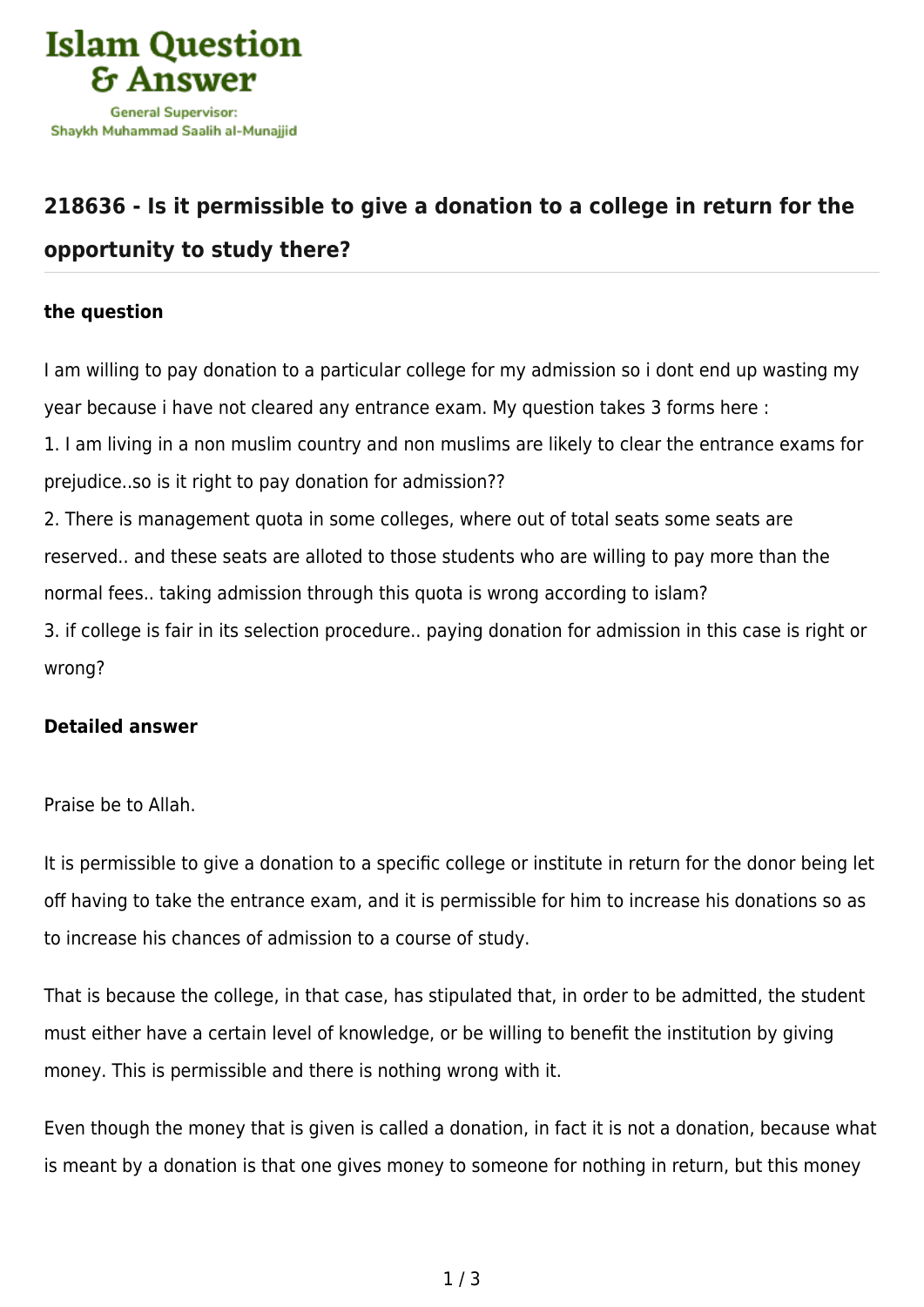

that was given to the college is for something in return, which is admission to a course of study. So it is as if this student has purchased the right to study in this college by giving this money, so it is not a pure donation.

So if we assume that it is called a donation or a gift, it comes under the heading of a gift in return for something, which is permissible according to the correct scholarly opinion, like buying and selling.

See: al-Fawaakih ad-Dawaani (2/158)

It says in al-Mawsoo'ah al-Fiqhiyyah al-Kuwaitiyyah (15/16):

What is meant by reward for a gift is financial recompense:

The basic principle concerning gifts is that there should not be any tangible recompense for them, because a gift is a donation, so it is not in return for something.

However it is permissible to give something in return for a gift, and this is called a reward for a gift. This refers to a gift for which recompense is received. The recompense for the gift may or may not be stipulated in the contract.

If it is stipulated in the contract, and it is known, then the contract is valid according to the Hanafis, Maalikis and Hanbalis, and according to the Shaafa'is in the more well-known view, based on the meaning according to their view. The second view among the Shaafa'is is that the contract is invalid because of the reference to compensation, because the word gift implies that it is a donation.

If the contract is valid then is a kind of transaction, or it is a transaction in general terms, and it comes under the rulings on transactions. In that case there is the right to go ahead with it or cancel it, or to return the item if it is faulty, and the right of first refusal (shuf'ah), and there is no